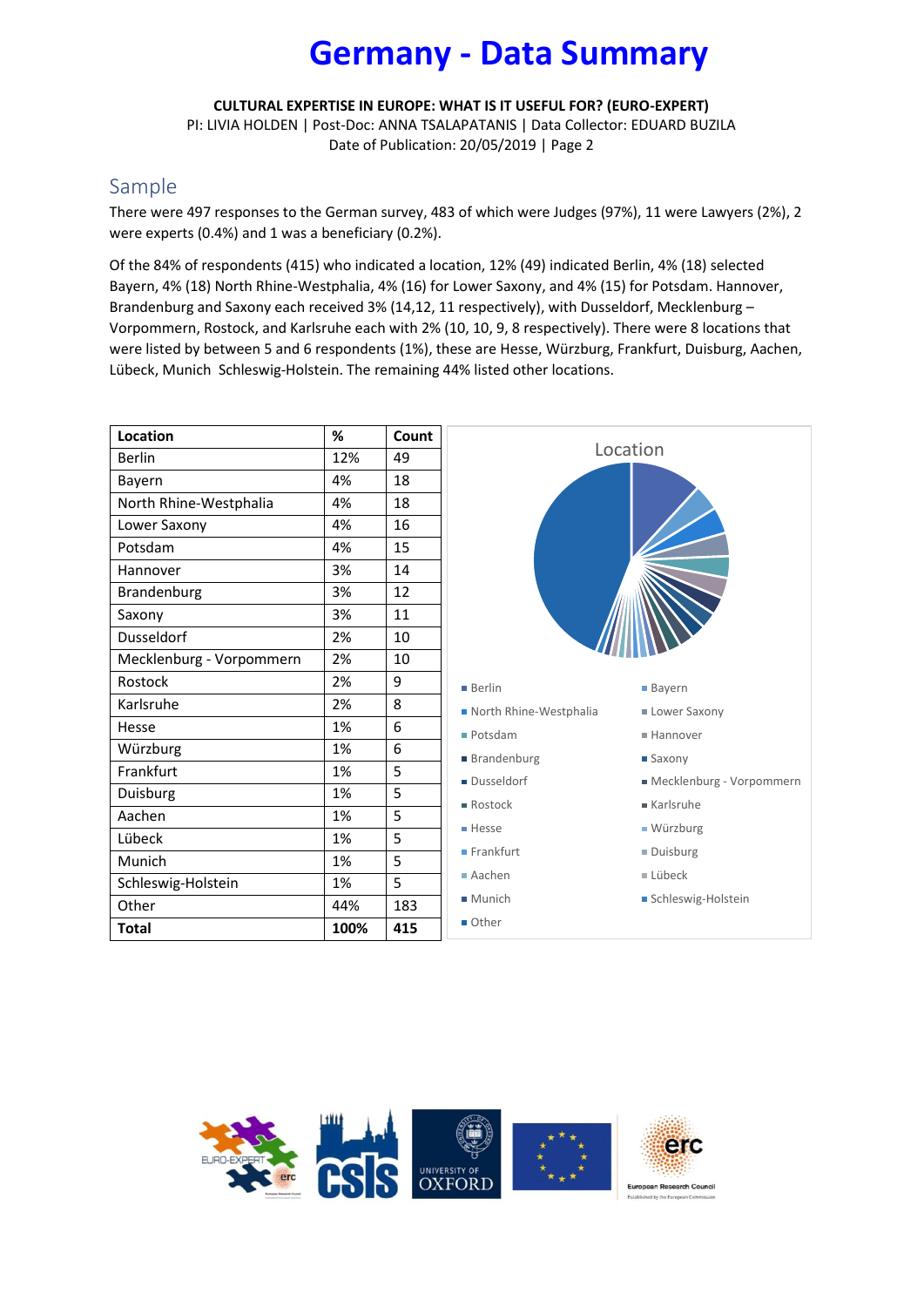### Judges

Of the 483 Judges that responded, 457 indicated their degree of Jurisdiction. 68% (309) indicated that they were part of the Lower Judiciary, 19% (86) the Middle Judiciary, and 11% (50) the Upper Judiciary. Of the remaining 12 (3%) who selected other, 7 specified that they worked in Labour Tribunals and 2 that that they worked in Social Tribunals.



When asked about their area of jurisdiction, 'Civil Law' accounted for 30% overall (162), followed by ͚Criminal Law͛ and ͚AƐLJlƵmͬMigration Law͛ boƚh on 19% each (107). ͚Family Law͛ and ͚Oƚheƌ͛ boƚh ƌeceiǀed 16% (87 and 89 respectively). Of those who specified 'Other', 19 specified social law or social assistance, 18 specified administrative law, 14 indicated care or care and housing law, 3 employment law, 2 tax law, and the remaining single responses specified other areas of law.

| <b>Area of Jurisdiction</b> | %    | Count |
|-----------------------------|------|-------|
| Criminal Law                | 19%  | 107   |
| Family Law                  | 16%  | 87    |
| Asylum/Migration Law        | 19%  | 107   |
| Civil Law                   | 30%  | 164   |
| Other                       | 16%  | 89    |
| <b>Total</b>                | 100% | 554   |



#### Lawyers

Of the 11 Lawyers who responded, 10 indicated their career stage with 8 of those indicating that they were Senior Lawyers and 2 selected Mid-Career.

| <b>Career Stage</b> | %    | Count |              |                       |
|---------------------|------|-------|--------------|-----------------------|
| Junior Lawyers      | 0%   | 0     | Career Stage | <b>Junior Lawyers</b> |
| Mid-Career          | 20%  |       |              | ■ Mid-Career          |
| Senior Lawyers      | 80%  | 8     |              | ■ Senior Lawyers      |
| <b>Total</b>        | 100% | 10    |              |                       |

When indicating the areas of law in which they worked, 'Other' was selected 5 times, 'Family Law' and 'Labour Law' 4 times, 'Contracts and Obligations' was chosen 3 times, 'Health Law', 'Inheritance Law' and Medical and Bio Law' were selected twice each, and 'Administrative Law', 'Banking, Bankruptcy and Insolvency Law', 'Business and commercial Law', 'Financial Law', 'Immigration Law', 'Private International Law', 'Property Law' and 'Refugee and Asylum Law' each were chosen once. Of those who selected 'Other', 3 specified 'Social Law', and 1 each for 'Construction Law' and 'Insurance Law'.

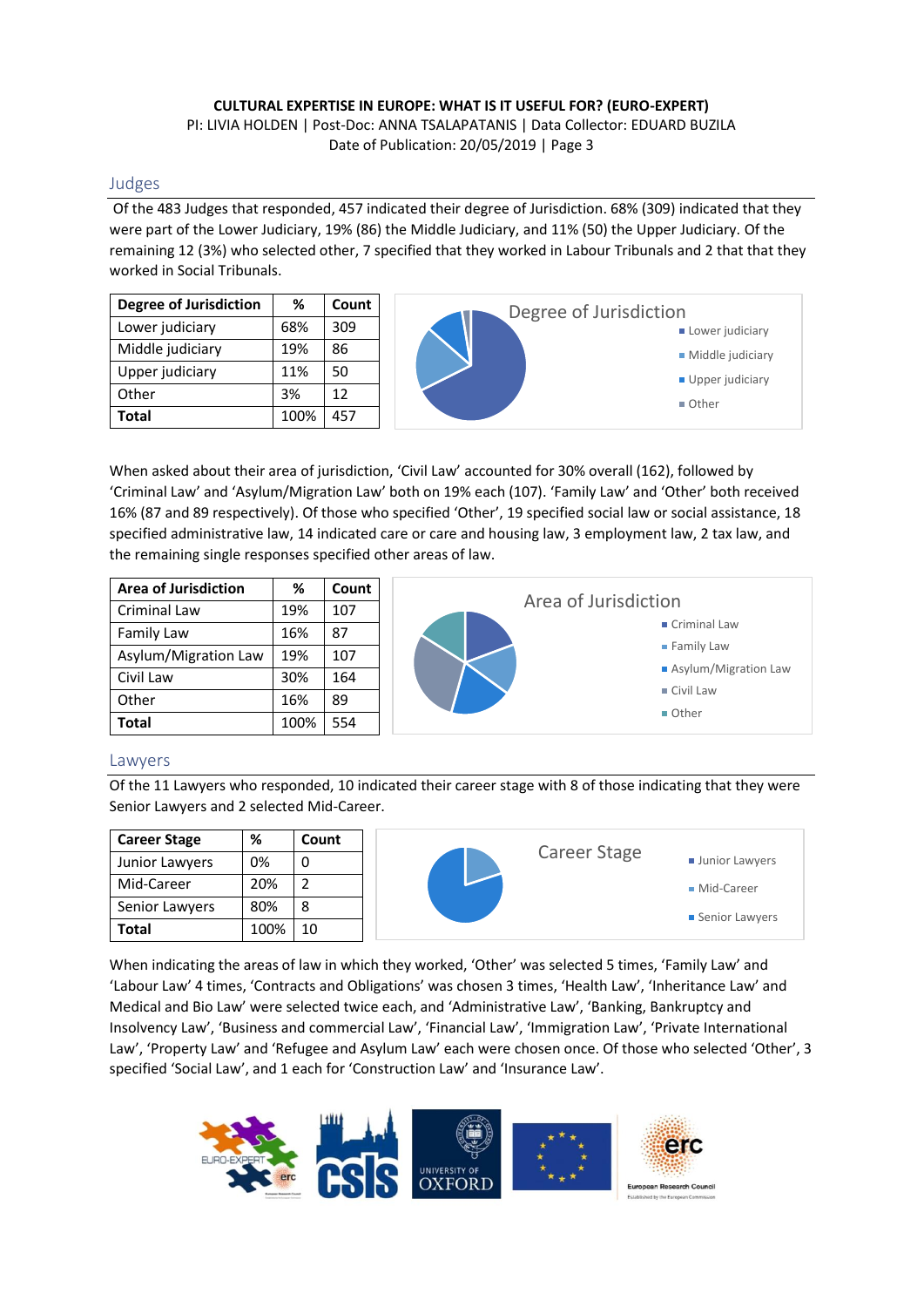### **CULTURAL EXPERTISE IN EUROPE: WHAT IS IT USEFUL FOR? (EURO-EXPERT)** PI: LIVIA HOLDEN | Post-Doc: ANNA TSALAPATANIS | Data Collector: EDUARD BUZILA

Date of Publication: 20/05/2019 | Page 4

| <b>Areas of Law</b>                | %    | Count          |
|------------------------------------|------|----------------|
| Administrative law                 | 3%   | 1              |
| Banking, bankruptcy, and           | 3%   | 1              |
| insolvency law                     |      |                |
| <b>Business and commercial law</b> | 3%   | 1              |
| Constitutional law                 | 0%   | 0              |
| Contracts and obligations          | 10%  | 3              |
| Criminal law                       | 0%   | 0              |
| Environmental law                  | 0%   | 0              |
| European law                       | 0%   | 0              |
| Family law                         | 13%  | 4              |
| <b>Financial law</b>               | 3%   | 1              |
| Health law                         | 7%   | $\overline{2}$ |
| Immigration law                    | 3%   | 1              |
| Inheritance law                    | 7%   | $\overline{2}$ |
| Intellectual and patent law        | 0%   | 0              |
| International human rights law     | 0%   | 0              |
| Labour law                         | 13%  | 4              |
| Medical and bio law                | 7%   | $\overline{2}$ |
| Private international law          | 3%   | 1              |
| Property law                       | 3%   | 1              |
| Refugee and asylum law             | 3%   | 1              |
| Sports law                         | 0%   | 0              |
| Other                              | 17%  | 5              |
| <b>Total</b>                       | 100% | 30             |



### Experts

Of the two experts that responded to the survey, both did not clarify their expert type, and only one indicated their area if expertise, which was North Africa.

# Frequency

### Numeric Frequency

Only one expert responded to the question regarding the number of cases that they had provided expert opinions for. They indicated that they had provided expert evidence in both written and oral format for between 20 and 50 cases.

Overall, most of the judges and lawyers had indicated that they had instructed less than 10 cultural experts (56% overall, 239). 42% (177) of respondents selected 'Other', of those, all but two clarified that they had never instructed a cultural expert. Of the remaining 'Other' responses, one clarified that they had instructed 100 experts and the other 200.

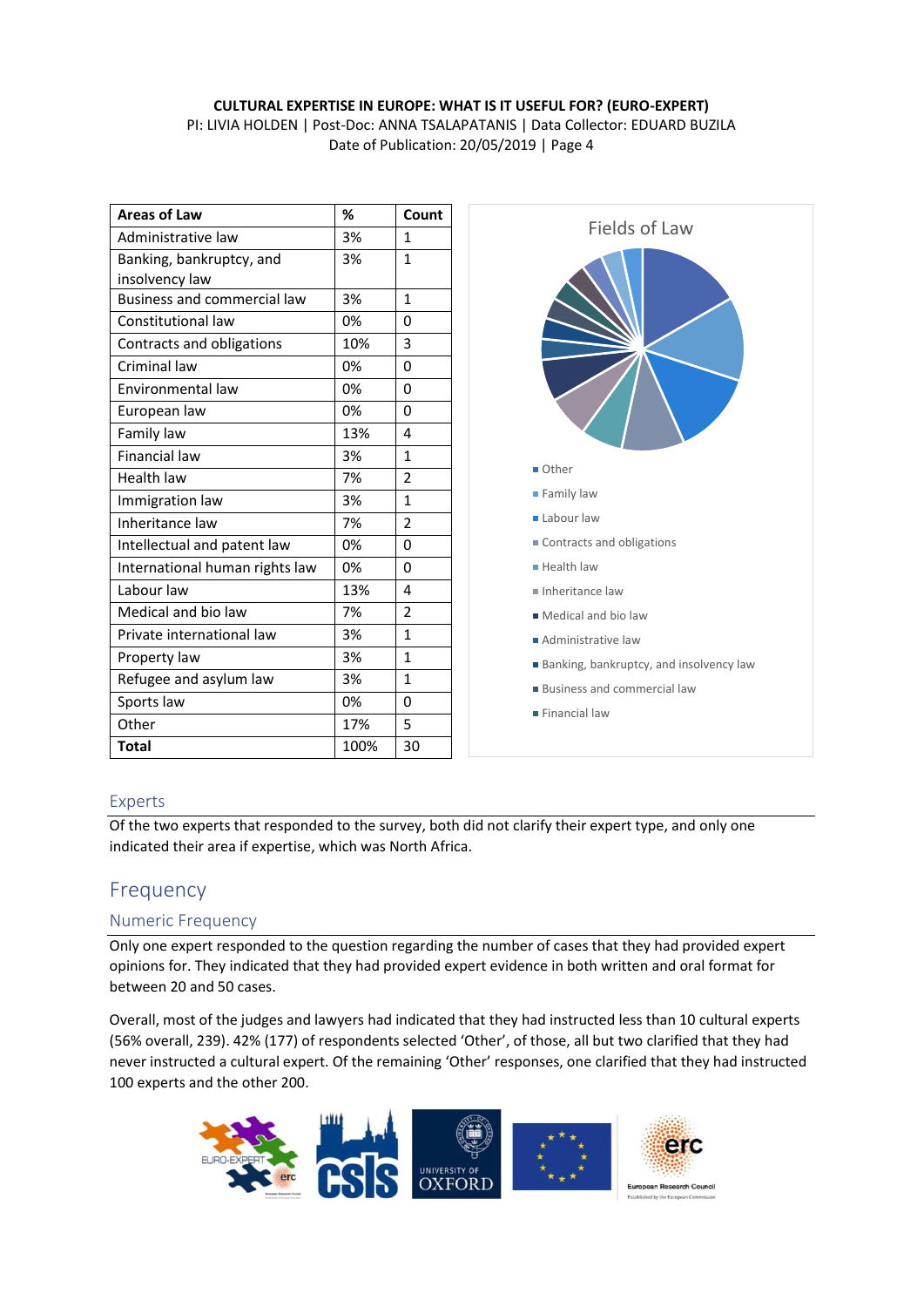| <b>Number of cases</b> | <b>Judges</b> |       | Lawyers |       | <b>Totals</b> |       |
|------------------------|---------------|-------|---------|-------|---------------|-------|
|                        | %             | Count | %       | Count | ℅             | Count |
| Less than 10           | 56%           | 232   | 70%     |       | 56%           | 239   |
| Between 10 and 20      | 1%            | 5     | 0%      | 0     | 1%            | 5     |
| Between 20 and 30      | 0%            |       | 0%      | 0     | 0%            |       |
| Between 30 and 50      | 0%            | າ     | 0%      | 0     | 0%            | 2     |
| None of the above      | 42%           | 174   | 30%     | 3     | 42%           | 177   |
| <b>Totals</b>          | 100%          | 415   | 100%    | 10    | 100%          | 425   |



The single beneficiary who responded did not indicate the frequency of their use of these services.

# Fields of law

The most common field of law where cultural expertise was used in Germany is 'Refugee and Asylum Law' 16% (203) followed by 'Family Law' 14% (184), 'Immigration Law' 14% (173) and 'Criminal Law' 11% (138). The remaining options all accounted for less than 10% including 'Administrative Law' 9% (119), 'International Human Rights Law' 7% (91), 'Inheritance Law' 5% (65), and 'Private International Law' 5% (58). Of the 2% (26) who indicated 'Other' most clarified that they had not come across cultural expertise so where not aware of what fields it was used in.

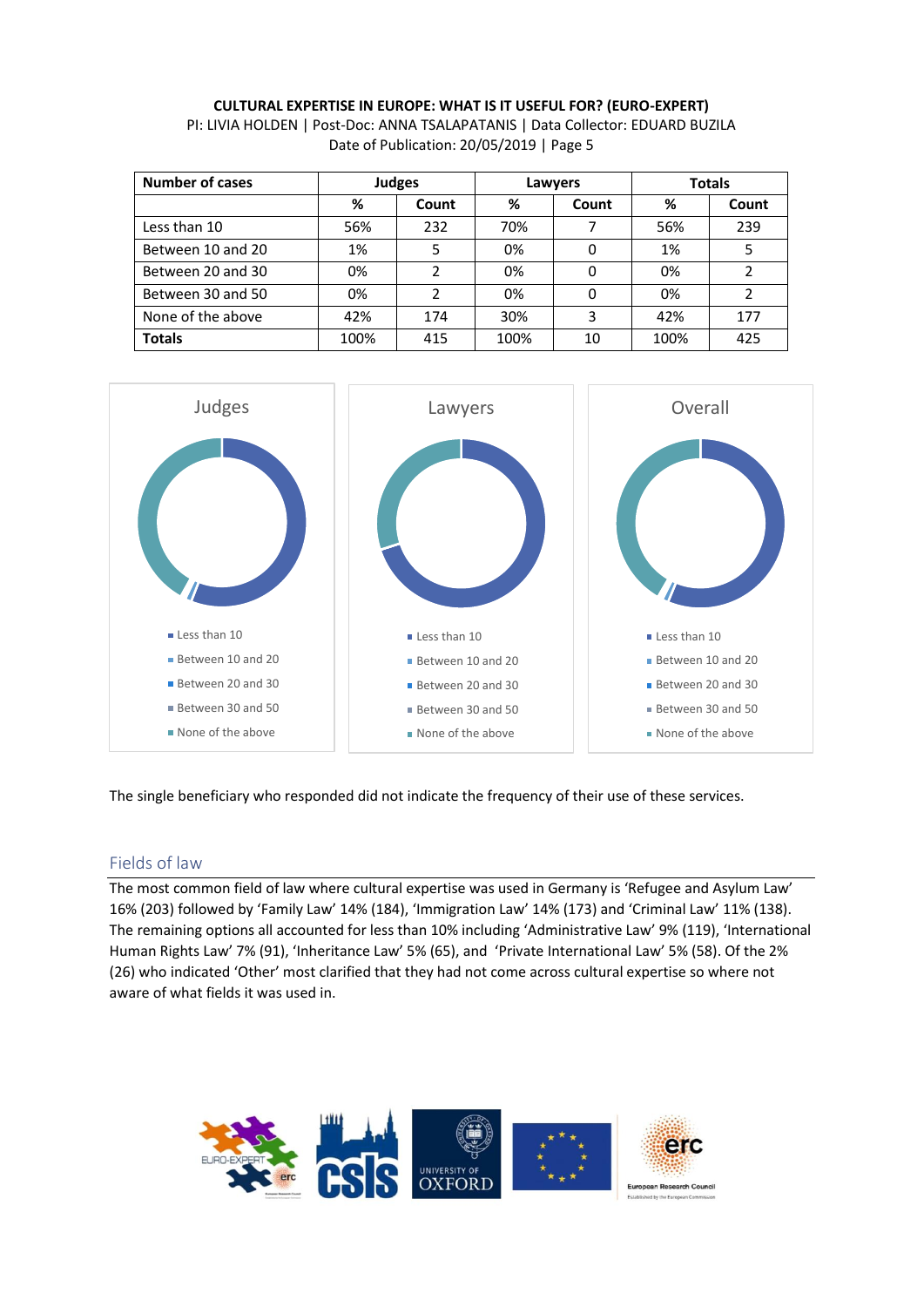PI: LIVIA HOLDEN | Post-Doc: ANNA TSALAPATANIS | Data Collector: EDUARD BUZILA Date of Publication: 20/05/2019 | Page 6

| <b>Fields of Law</b>               | %    | Count |
|------------------------------------|------|-------|
| Refugee and asylum law             | 16%  | 203   |
| Family law                         | 14%  | 184   |
| Immigration law                    | 14%  | 173   |
| Criminal law                       | 11%  | 138   |
| Administrative law                 | 9%   | 119   |
| International human rights law     | 7%   | 91    |
| Inheritance law                    | 5%   | 65    |
| Private international law          | 5%   | 58    |
| European law                       | 3%   | 41    |
| Constitutional law                 | 3%   | 38    |
| Contracts and obligations          | 2%   | 30    |
| Other                              | 2%   | 26    |
| Labour law                         | 2%   | 23    |
| Intellectual and patent law        | 1%   | 17    |
| <b>Business and commercial law</b> | 1%   | 15    |
| Health law                         | 1%   | 14    |
| Medical and bio law                | 1%   | 12    |
| Environmental law                  | 1%   | 8     |
| Banking, bankruptcy, and           | 1%   | 7     |
| insolvency law                     |      |       |
| Property law                       | 0%   | 6     |
| Sports law                         | 0%   | 6     |
| Financial law                      | 0%   | 5     |
| <b>Total</b>                       | 100% | 1279  |



**Financial law** 

#### Sites

The most common site for cultural expertise was 'in court' which accounted for 142 responses or 44%, followed by 'Other' on 14% (45), 'Through NGOs' 11% (35) and 'Out of Court' 8% (25). Those who selected other indicated almost universally that they had no experience with cultural expertise.

| <b>Sites</b>                | %    | <b>Total</b> |
|-----------------------------|------|--------------|
| In court                    | 44%  | 142          |
| Out of court                | 8%   | 25           |
| Through NGOs                | 11%  | 35           |
| In universities             | 6%   | 19           |
| In hospitals                | 3%   | 10           |
| In detention centres        | 6%   | 20           |
| In schools                  | 5%   | 16           |
| Through private consultancy | 3%   | 11           |
| Other                       | 14%  | 45           |
| <b>Total</b>                | 100% | 323          |

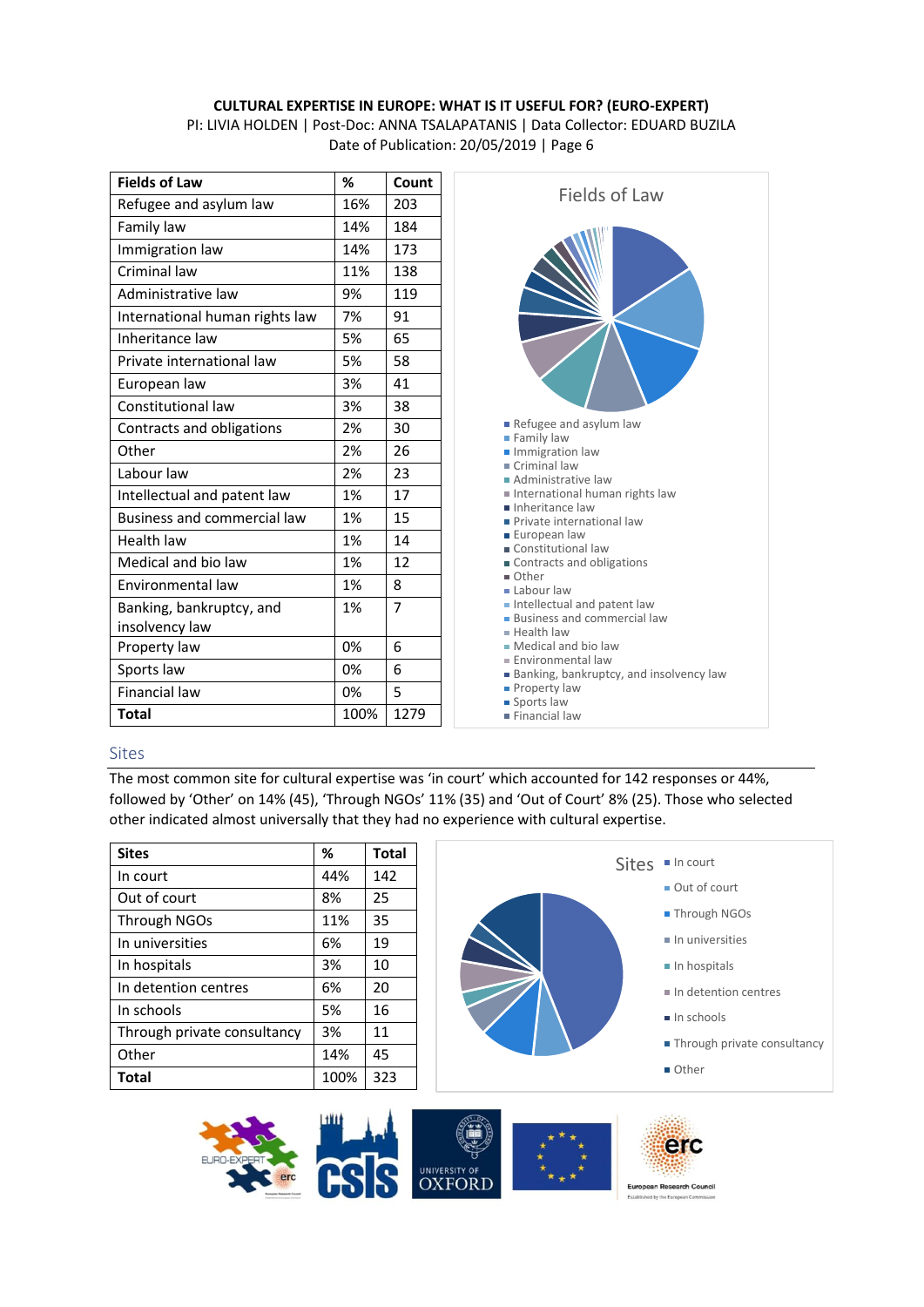# Typology of Experts

The most frequent response to the question regarding expert typology was 'Other' 45% (132), followed by 'Country Experts' 26% (77), then 'Native Language Speakers' 14% (42) and 'University Professors' 11% (33). For those who selected 'Other' and clarified, all but five of these responses indicated that they were not aware of or had not used an expert and were unable to respond.

| <b>Expert Type</b>       | ℅    | Count |
|--------------------------|------|-------|
| University professors    | 11%  | 33    |
| Country experts          | 26%  | 77    |
| Native language speakers | 14%  | 42    |
| Native lawyers           | 4%   | 11    |
| <b>Community leaders</b> | 0%   | ŋ     |
| Religious leaders        | 0%   | ŋ     |
| Other                    | 45%  | 132   |
| Total                    | 100% | 295   |



When asked to clarify which discipline these professors were from, the most common response was Law with 34% (17), followed by Sociology 20% (10), Political Science 16% (8), then 'Other' 12% (6). Some of the clarifications of the 'Other' option included medicine, psychology and cultural studies.

| <b>Discipline</b>        | %    | Count          |
|--------------------------|------|----------------|
| Sociology                | 20%  | 10             |
| Anthropology             | 6%   | 3              |
| History                  | 4%   | $\overline{2}$ |
| Linguistics              | 8%   | 4              |
| <b>Political Science</b> | 16%  | 8              |
| Law                      | 34%  | 17             |
| Other                    | 12%  | 6              |
| Total                    | 100% | 50             |



Only one expert responded to the question regarding the fields of law in which they had provided cultural expertise and they indicated that they had done so in EU Law and Sports Law.

# Modalities

# Appointment of Experts

The most common factor to influence the decision to appoint an expert was that the appointment of experts was advised by the court (19%, 132), followed by the law allowing the instruction/appointment of experts (18%, 121), then the court is keen to hear cultural arguments (11%, 75), time (11%, 72), experts facilitate successful legal outcomes (8%, 52), and the reputation of the expert (7%, 47), with all remaining responses accounting for 6% or less. Of those who responded other (4%, 24) and specified, six indicated that they did not know, four clarified that it depended on the procedural law in the court and three indicated that it is used when the court recognises that it does not have the necessary expertise.

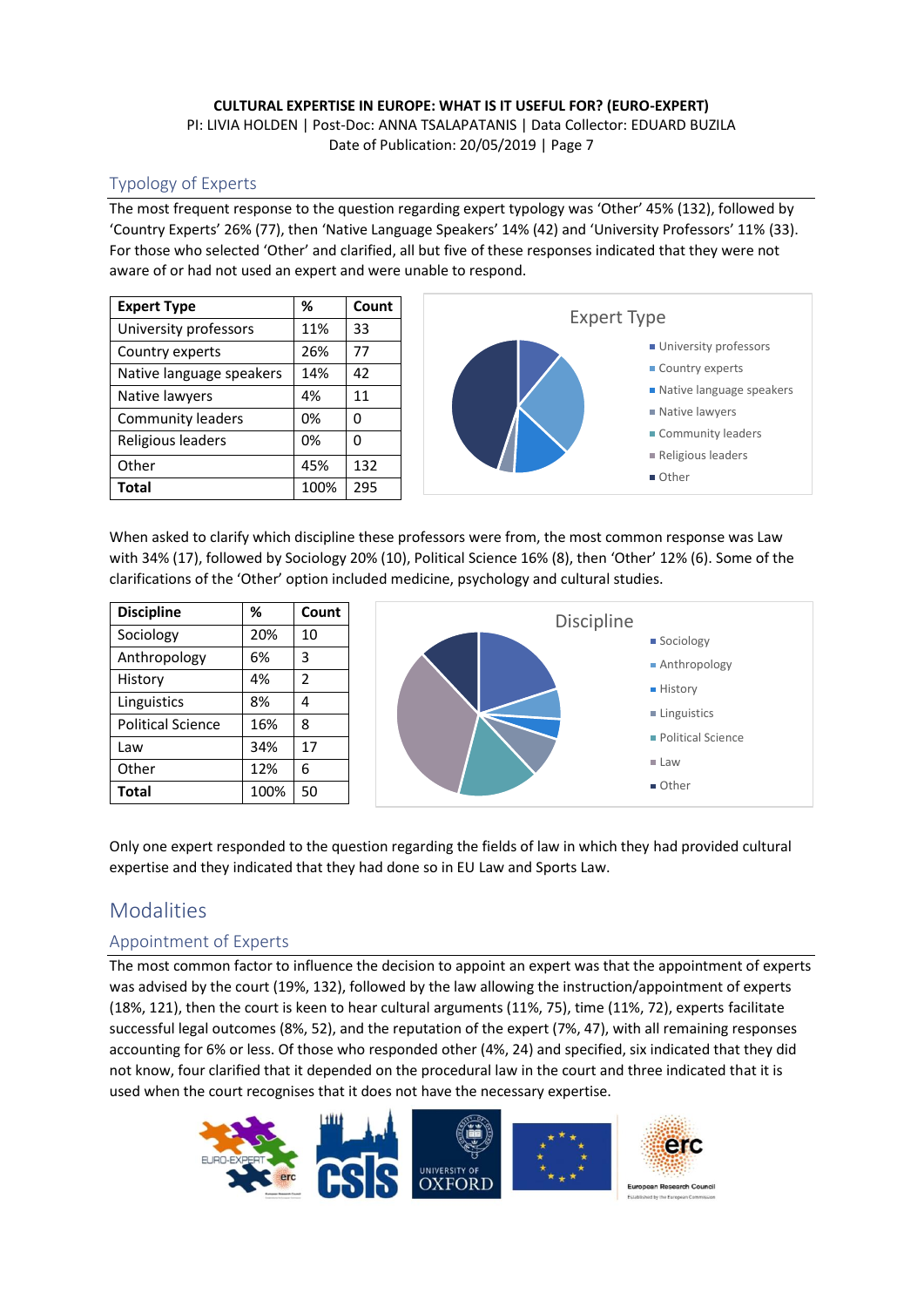PI: LIVIA HOLDEN | Post-Doc: ANNA TSALAPATANIS | Data Collector: EDUARD BUZILA Date of Publication: 20/05/2019 | Page 8

| <b>Factor</b>                         | ℅    | Count |
|---------------------------------------|------|-------|
| The appointment/instruction of        | 19%  | 132   |
| experts is advised by the court       |      |       |
| The law allows the                    | 18%  | 121   |
| appointment/instruction of experts    |      |       |
| The court is keen to hear cultural    | 11%  | 75    |
| arguments                             |      |       |
| Time                                  | 11%  | 72    |
| Experts facilitate successful legal   | 8%   | 52    |
| outcomes                              |      |       |
| The reputation of the expert          | 7%   | 47    |
| The court/ prosecutor/ Home Office    | 6%   | 44    |
| have already appointed their expert   |      |       |
| Cost                                  | 6%   | 42    |
| Expertise can also be used for an out | 6%   | 42    |
| of court settlement                   |      |       |
| Client/Defendant/Claimant/            | 5%   | 31    |
| Applicant's request                   |      |       |
| Other                                 | 4%   | 24    |
| Total                                 | 100% | 682   |



- The court/ prosecutor/ Home Office have already appointed their expert
- Cost

Experts were chosen due to their competence (43%, 250) followed by from professional expert registers (17%, 98), then reputation of expert (15%, 88), from expert registers at law courts (11%, 62), and other (9%, 54), with all remaining categories accounting for 3% or less. Of those who selected other and specified, eighteen indicated that they had yet to commission an expert and therefore did not know, three mentioned the recommendations of colleagues, three the availability of the expert and one mentioned the role of fees.

| Reason                                               | ℅    | Count         |
|------------------------------------------------------|------|---------------|
| Competence                                           | 43%  | 250           |
| From professional expert registers                   | 17%  | 98            |
| Reputation of expert                                 | 15%  | 88            |
| From expert registers at law courts                  | 11%  | 62            |
| Other                                                | 9%   | 54            |
| Balance between competence and                       | 3%   | 18            |
| cost                                                 |      |               |
| Litigant/ Applicant/ Defendant/<br>Claimant's choice | 2%   | 14            |
|                                                      |      |               |
| Convenient hourly quote                              | 0%   | $\mathcal{P}$ |
| Total                                                | 100% | 586           |

| Factors in choosing the<br>appropriate expert                                                                        |
|----------------------------------------------------------------------------------------------------------------------|
| ■ Competence                                                                                                         |
| From professional expert registers                                                                                   |
| <b>Reputation of expert</b>                                                                                          |
| From expert registers at law courts                                                                                  |
| $\blacksquare$ Other                                                                                                 |
| ■ Balance between competence and cost<br>■ Litigant/Applicant/Defendant/Claimant's choice<br>Convenient hourly quote |

There was only one response to the question regarding how experts started providing expert opinions. This response indicated that they were contacted by a court.

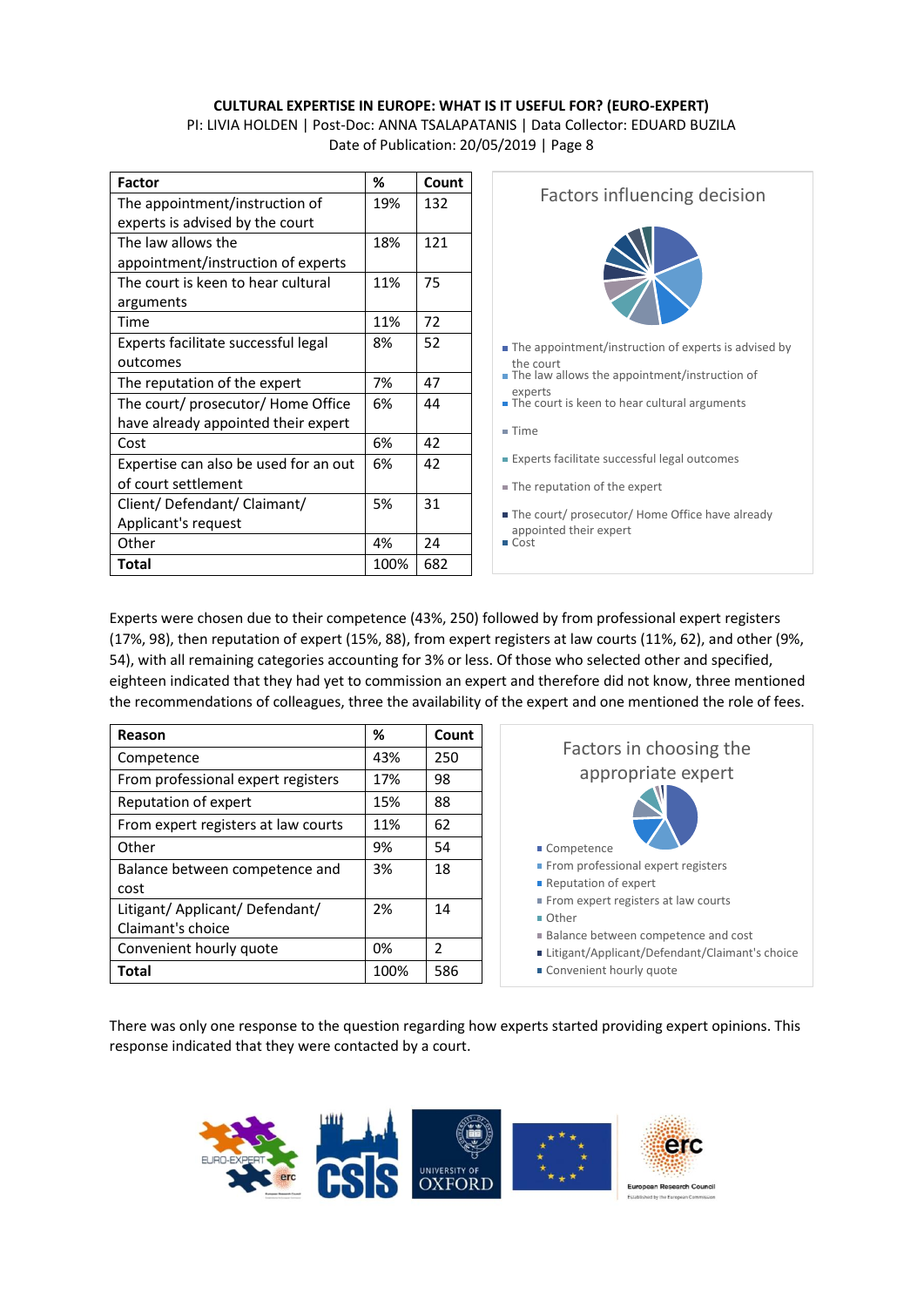PI: LIVIA HOLDEN | Post-Doc: ANNA TSALAPATANIS | Data Collector: EDUARD BUZILA Date of Publication: 20/05/2019 | Page 9

There was only one response to the question regarding how experts were instructed or appointed. This response indicated that they were instructed/appointed by a court.

### Cost of Cultural Expertise

Cultural expertise was most commonly financed by courts (42%, 133), followed by legal aid (16%, 51), then Clients/ Applicants/ Defendants/ Litigants (15%, 47), other (14%, 43), and the Federal Ministry of the Interior (11%, 35), with the remaining answer accounting for 3%. For those who selected other and specified, 23 indicated that they did not know, five clarified that it depended on the particular context, three specified the parties and two the state treasury.

| <b>Answer</b>                | %    | Count |
|------------------------------|------|-------|
| Courts                       | 42%  | 133   |
| Legal aid                    | 16%  | 51    |
| Clients/ Applicants/         | 15%  | 47    |
| Defendants/ Litigants        |      |       |
| Other                        | 14%  | 43    |
| Federal Ministry of Interior | 11%  | 35    |
| Philanthropists/NGOs/        | 3%   | 8     |
| Relatives/ Community         |      |       |
| <b>Total</b>                 | 100% | 317   |

With regards to the question of the re-use of cultural expertise, more than a third indicated that cultural expertise was applicable to similar cases (38%, 104), followed by that cultural expertise can only be reproduced in the same country/field (26%, 73), then 'other' (22%, 60), and finally that cultural expertise is a unique and not repeatable experience (14%, 39). Of those who selected other and specified, 41 indicated that they either did not know or did not have expertise in this area, five that it is very context specific, and two that there are issues around copyright.

| Answer                         | %    | Count | Reuse of CE                                                                        |  |
|--------------------------------|------|-------|------------------------------------------------------------------------------------|--|
| Cultural expert witnessing is  | 38%  | 104   |                                                                                    |  |
| applicable to similar cases    |      |       |                                                                                    |  |
| Cultural expertise can only be | 26%  | 73    | ■ Cultural expert witnessing is applicable to<br>similar cases                     |  |
| reproduced within the same     |      |       |                                                                                    |  |
| country/legal field            |      |       | • Cultural expertise can only be reproduced<br>within the same country/legal field |  |
| Other                          | 22%  | 60    |                                                                                    |  |
| Cultural expertise/expert      | 14%  | 39    | ■ Other                                                                            |  |
| witnessing is a unique and not |      |       |                                                                                    |  |
| repeatable experience          |      |       | ■ Cultural expertise/expert witnessing is a                                        |  |
| <b>Total</b>                   | 100% | 276   | unique and not repeatable experience                                               |  |

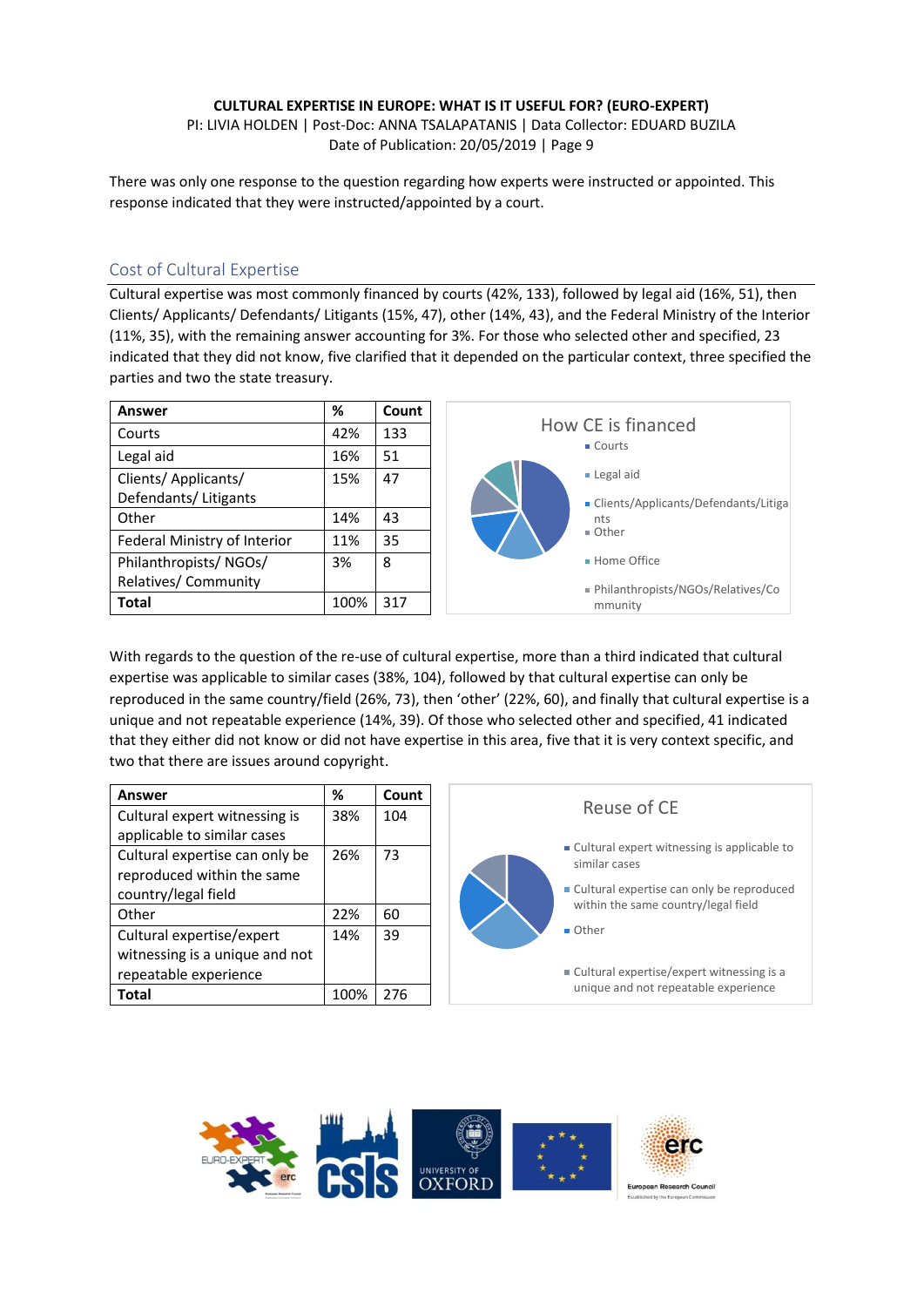# Impact

### Components of Impact

The elements of expertise that were most likely to have an impact were stringent conclusions (18%, 205), followed by reliable sources of contents (18%, 198), then first-hand experience (15%, 167), use of statistics (13%, 148), reputation of experts (11%, 125), style (8%, 87) and quantitative assessment of risk (7%, 80), with all remaining responses accounting for 5% or less. For those who selected other and specified, one indicated that it depends on the particular case, another that that the opinions should support rather than influence decision making and finally the position of the expert as a state authority.

| <b>Field</b>                    | ℅    | Count |
|---------------------------------|------|-------|
| Stringent conclusions           | 18%  | 205   |
| Reliable sources of contents    | 18%  | 198   |
| First-hand experience           | 15%  | 167   |
| Use of statistics               | 13%  | 148   |
| Reputation of the experts       | 11%  | 125   |
| Style                           | 8%   | 87    |
| Quantitative assessment of risk | 7%   | 80    |
| Remuneration of experts         | 5%   | 58    |
| Advocacy                        | 5%   | 53    |
| Other                           | 1%   | 9     |
| <b>Total</b>                    | 100% | 1130  |



### Usefulness

With regards to the usefulness of cultural expertise, the most common response was that it was moderately useful (37%, 126), followed by very useful (25%, 83), then slightly useful (23%, 77), not at all useful (13%, 43) and extremely useful (3%, 9).

| <b>Answer</b>           | %    | Count |
|-------------------------|------|-------|
| <b>Extremely useful</b> | 3%   | q     |
| Very useful             | 25%  | 83    |
| Moderately useful       | 37%  | 126   |
| Slightly useful         | 23%  | 77    |
| Not at all useful       | 13%  | 43    |
| <b>Total</b>            | 100% | 338   |



Cultural expertise is most useful in immigration law (42%, 133), followed by other (37%, 119), then is more useful in criminal law than civil law (18%, 57), and finally, more useful in civil law than in criminal law (3%, 11). Of those who selected other and specified, nine indicated that they did not know, nine clarified family law, four indicated asylum law, three clarified that it can be used in multiple legal fields, one mentioned inheritance law, and another specified the retransfer of formerly Jewish property.

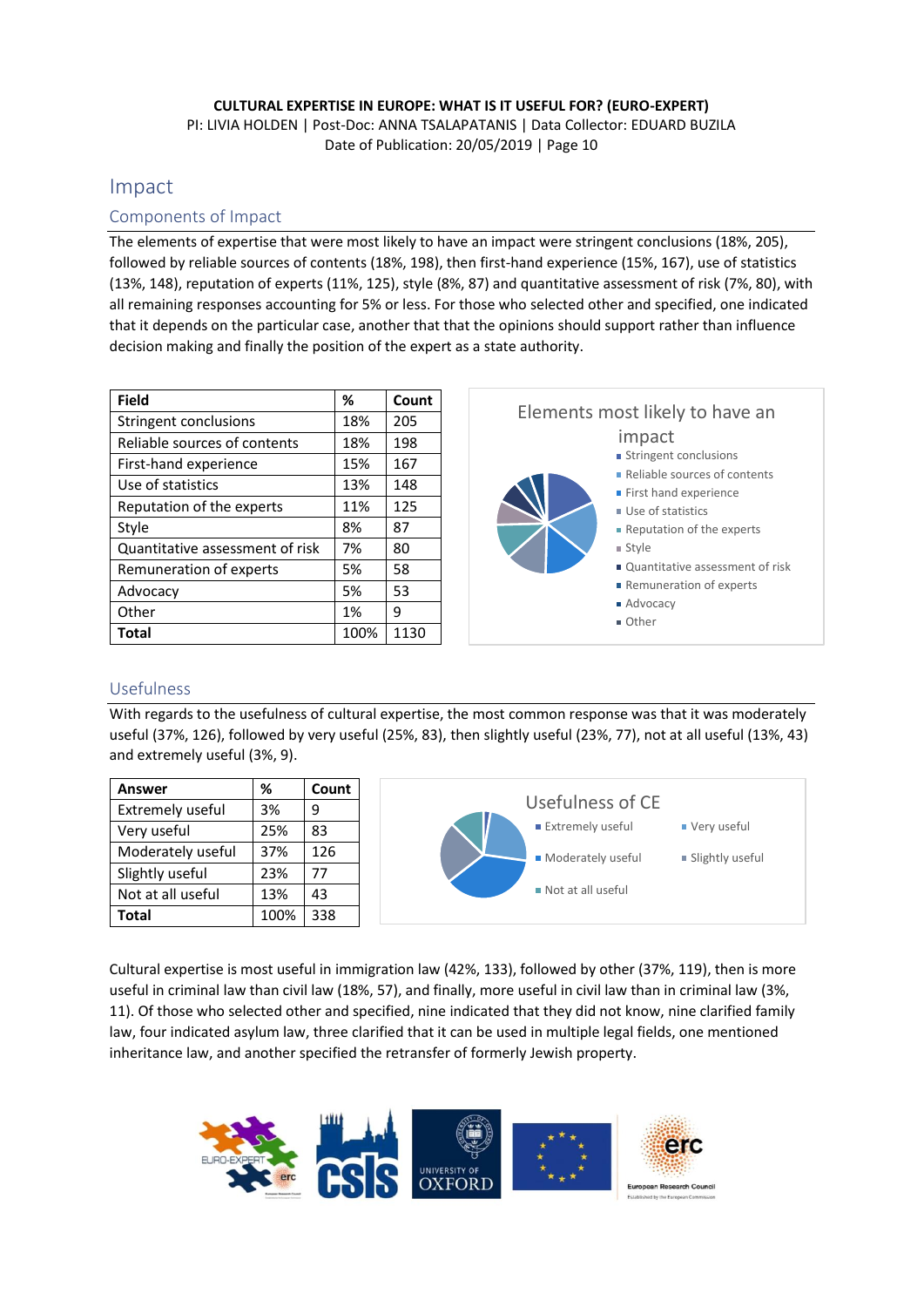#### **CULTURAL EXPERTISE IN EUROPE: WHAT IS IT USEFUL FOR? (EURO-EXPERT)** PI: LIVIA HOLDEN | Post-Doc: ANNA TSALAPATANIS | Data Collector: EDUARD BUZILA

Date of Publication: 20/05/2019 | Page 11

| Answer                            | %    | Count | Fields where CE is most useful                   |  |
|-----------------------------------|------|-------|--------------------------------------------------|--|
| Cultural expertise is most useful | 42%  | 133   |                                                  |  |
| in immigration law                |      |       |                                                  |  |
| Cultural expertise is most useful | 37%  | 119   | ■ Cultural expertise is most useful in           |  |
| in                                |      |       | immigration law                                  |  |
| Cultural expertise is more useful | 18%  | 57    | ■ Cultural expertise is most useful in           |  |
| in criminal law than in civil law |      |       | Cultural expertise is more useful in criminal    |  |
| Cultural expertise is more useful | 3%   | 11    | law than in civil law                            |  |
| in civil law than in criminal law |      |       | ■ Cultural expertise is more useful in civil law |  |
| <b>Total</b>                      | 100% | 320   | than in criminal law                             |  |

### Competitiveness

There were no responses to the question to experts regarding why they thought their services were competitive.

### Reputation of Experts

There were no responses to the question to experts regarding how they managed to build their reputation.

# Improved Access

### Database

With regards to the usefulness of a database, the most common response was that a database would be somewhat useful (43%, 110), followed by very useful (36%, 91), then of no use (14%, 36) and other (6%, 16). Of those who selected other and specified, seven clarified that they did not know, and six indicated that databases already existed.

| Answer                         | ℅    | Count |
|--------------------------------|------|-------|
| A database on cultural         | 36%  | 91    |
| expertise would be very useful |      |       |
| A database on cultural         | 43%  | 110   |
| expertise would be somewhat    |      |       |
| useful                         |      |       |
| A database on cultural         | 14%  | 36    |
| expertise would be of no use   |      |       |
| Other                          | 6%   | 16    |
| <b>Total</b>                   | 100% | 253   |

# Usefulness of a database on CE

- A database on cultural expertise would be very useful A database on cultural expertise
	- would be somewhat useful A database on cultural expertise would be of no use
	- Other